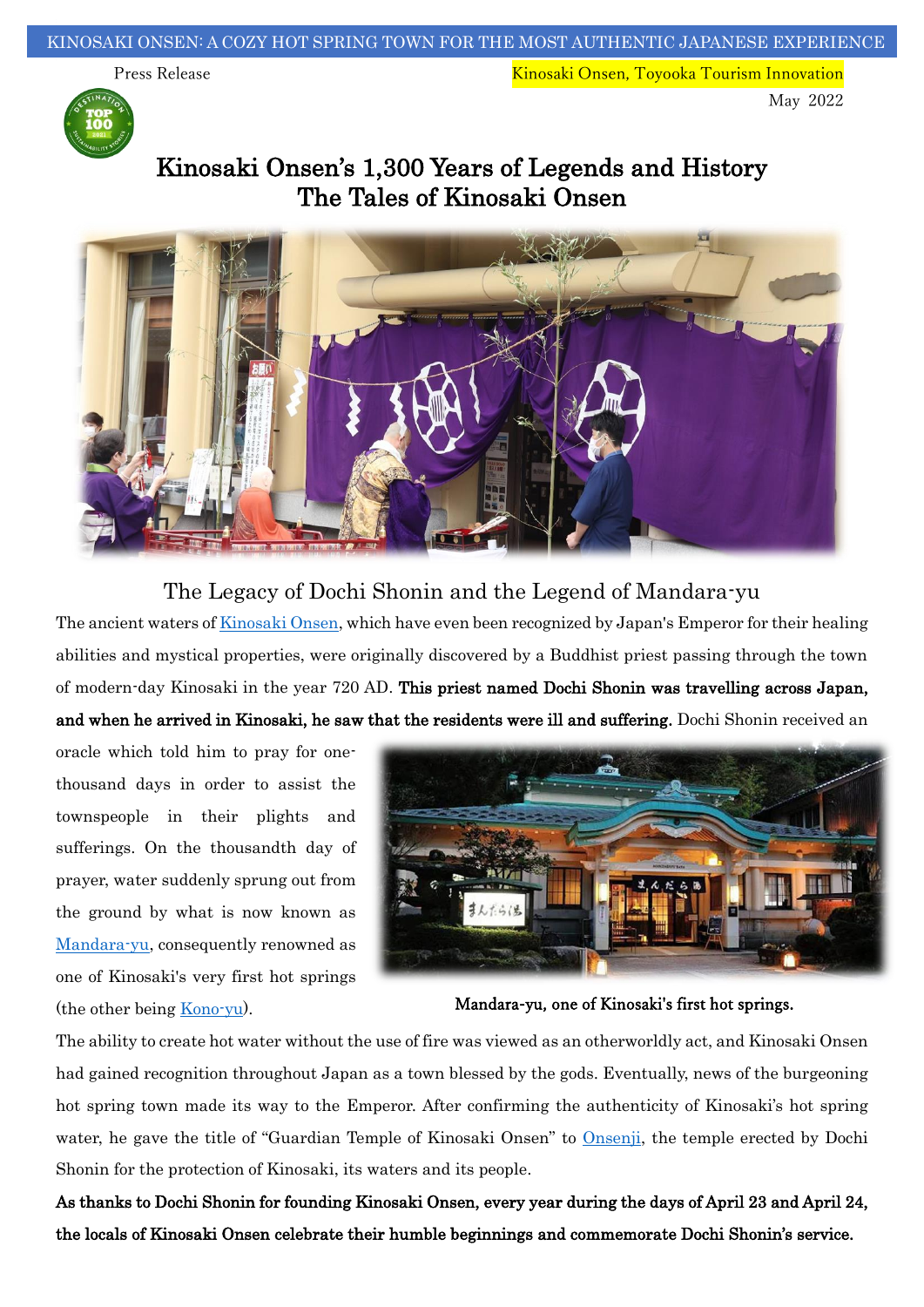#### KINOSAKI ONSEN: A COZY HOT SPRING TOWN FOR THE MOST AUTHENTIC JAPANESE EXPERIENCE



### Kinosaki's Onsen Festival

The Onsen Festival, beginning on April 23, the recorded date of Dochi Shonin's death, begins with a reverent procession of Shinto priests paying respects and blessing all seven of Kinosaki Onsen's public hot springs.

After a day of thanks, locals and visitors light up the town with candles and lanterns. Writing down hopes and prayers on the outside of the lanterns, people decorate the streets with a colorful illumination and pray for the further prosperity of Kinosaki Onsen, its locals, and its visitors.

# The Legend of the Stork and Kono-yu

According to another legend from 1,300 to 1,400 years ago, the hot spring waters that are now home to [Kono-yu,](https://visitkinosaki.com/things-to-do/kono-yu/) another one of Kinosaki's seven public bathhouses, were discovered when an Oriental White Stork was soaking its injured leg in a pool of water. The stork, appearing to have been healed, eventually took flight, and a natural hot spring was found where the stork had been bathing. This spring is now known as Kono-yu, "the hot spring of the Oriental White Stork."



Kono-yu

# The Guardian Temple of Kinosaki

Ever since the creation of Kinosaki Onsen, it has been said by locals that in order to truly enjoy the town's seven hot springs, one should climb halfway up Mount Daishi and pay respects to [Onsenji Temple,](https://visitkinosaki.com/things-to-do/onsen-ji-temple/) the guardian temple of Kinosaki. In fact, when the town was first founded, those who wished to bathe in the waters of Kinosaki Onsen were required to make a trip up to Onsenji Temple beforehand.

Although this tradition is no longer a requirement for entering Kinosaki's hot springs, it is still highly encouraged to enjoy the hike to this ancient temple, learn about [the history from the monks themselves,](https://visitkinosaki.com/tour-packages/onsenji-temple-hot-spring-therapy-origins-tour/) and even see artifacts such as canes left behind by those healed by Kinosaki's waters.



Onsenji Temple

\*For inquiries regarding this press release\* Toyooka Tourism Innovation Point of Contact: Danielle Leveille (info@toyooka-tourism.com) tel. (+81) 0796-21-9002 website[: visitkinosaki.com](https://visitkinosaki.com/)